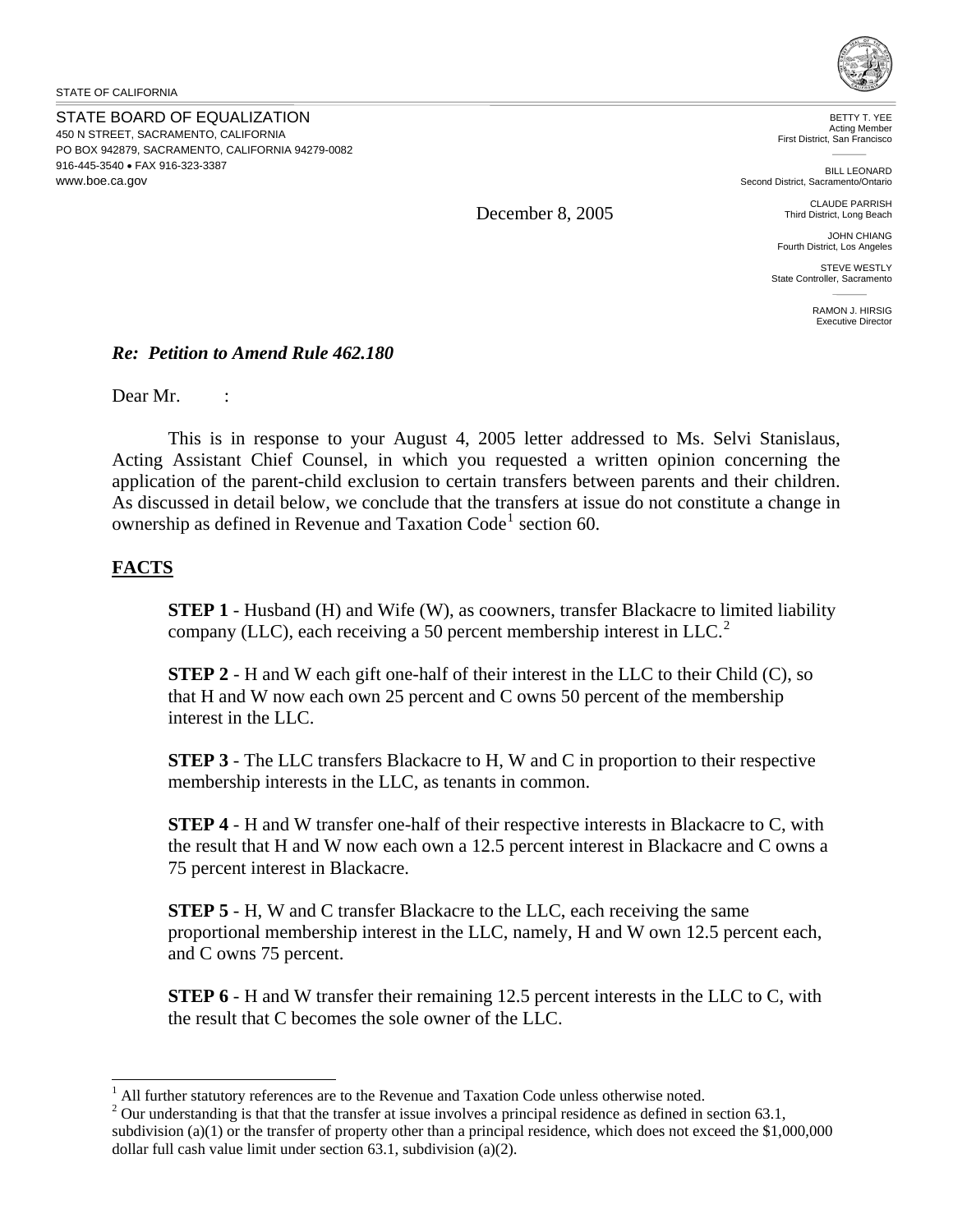#### **APPLICABLE LAW**

Article XIIIA, section 2 of the California Constitution allows the reassessment of property only upon certain conditions. One such condition is a "change in ownership." A "change in ownership" is defined in section 60 as "a transfer of a present interest in real property, including the beneficial use thereof, the value of which is substantially equal to the value of the fee interest."

Section 64, subdivision (a) provides that, generally, transfers of interests in legal entities do not constitute a change in ownership of the real property owned by the legal entities. However, section 64, subdivision (c) provides that when any person or entity obtains direct or indirect control of more than 50 percent of stock or other ownership interests, a change in ownership of the real property occurs. Section 61, subdivision (j) also provides that, "change in ownership" includes, but is not limited to, "[t]he transfer of any interest in real property between a corporation, partnership, or other legal entity and a shareholder, partner, or any other person."

Section 62, subdivision (a)(2) provides an exclusion from "change in ownership" for transfers between individuals and a legal entity or between legal entities that result "solely in a change in the method of holding title to the real property and in which proportional ownership interests of the transferors and the transferees…, in each and every piece of real property transferred, remain the same after the transfer." Pursuant to section 64, subdivision (d), as a consequence of such a transfer, the transferors, holding ownership interests in the legal entity immediately after the transfer, become "original coowners." Subsequent transfers of the original coowners' ownership interests representing cumulatively more than 50 percent of the total interests in the entity result in a change in ownership of the property that was previously excluded under section 62, subdivision (a)(2).

Another exclusion from change in ownership applicable herein is provided by section 63.1 which excludes certain purchases or transfers, between parents and their children, of real property. Section 63.1, subdivision (a) provides in relevant part:

(a) Notwithstanding any other provision of this chapter, a change in ownership shall not include either of the following purchases or transfers for which a claim is filed pursuant to this section:

(1) The purchase or transfer of *real property* which is the principal residence of an eligible transferor in the case of a purchase or transfer between parents and their children.

(2) The purchase or transfer of the first one million dollars (\$1,000,000) of full cash value of all other *real property* of an eligible transferor in the case of a purchase or transfer between parents and their children. [Emphasis added.]

#### **Analysis of Individual Steps**

#### *Step 1 - H and W, as coowners, transfer Blackacre to LLC, each receiving a 50 percent membership interest in LLC.*

In this step, H and W are transferring real property, Blackacre, to the LLC, a legal entity and each receives, in exchange, an ownership interest in the LLC exactly proportional to their ownership interests in Blackacre prior to the transfer. Prior to the transfer, H and W each owned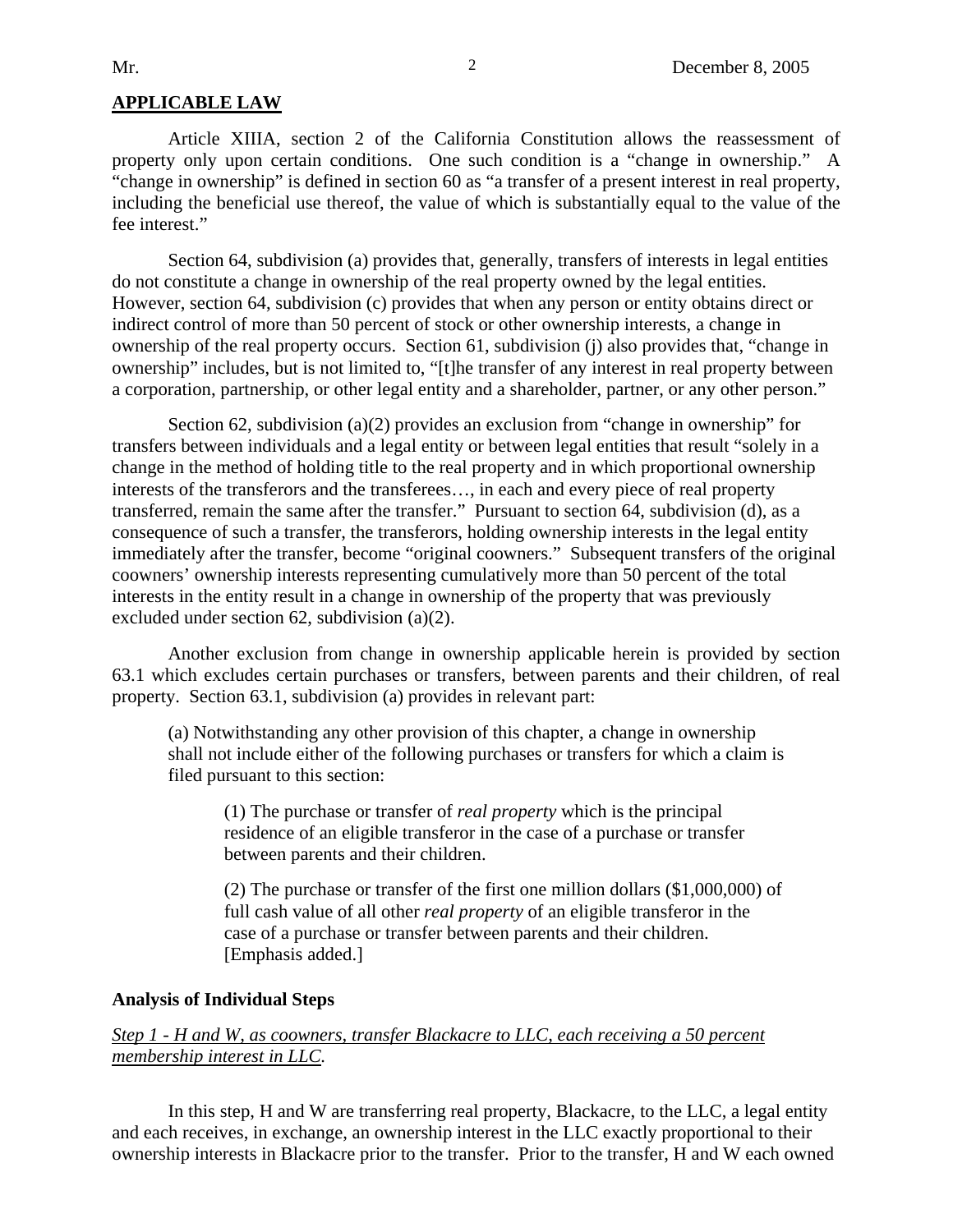a 50 percent interest in Blackacre. After the transfer, H and W each own a 50 percent interest in LLC which owns 100 percent of Blackacre.

Since this transfer results solely in a change in the method of holding title to the property in which the proportional ownership interests of the transferors and transferees remain the same after the transfer, the section 62, subdivision (a)(2) exclusion applies and no change in ownership occurs; however, H and W become "original coowners" under section 64, subdivision (d) and all subsequent transfers of H and W's ownership interest in the LLC are cumulated for purpose of determining whether more than 50 percent of the total interest in the legal entity has been transferred by any of the original coowners.

### *Step 2 - H and W each gift one-half of their interest in the LLC to their C, so that H and W now each own 25 percent and C owns 50 percent of the membership interest in the LLC.*

In this step, H and W, original coowners, are transferring 50 percent of their legal entity interest to C. Since H and W are original coowners, any transfer of their ownership interest in LLC is cumulated to determine whether a change in ownership occurs under section 64, subdivision (d). Since H and W transfer only 50 percent of their membership interest in LLC, no change in ownership occurs under subdivision (d). Furthermore, since C acquired only 50 percent of the membership interests in LLC, no change in ownership occurs under section 64, subdivision (c).

Since there is no change in ownership pursuant to section 64, subdivisions (c) and (d), this transfer of LLC interests is excluded from change in ownership under section 64, subdivision (a) which excludes transfers of legal entity interests from change in ownership when there is no change in control and when "original coowners" have not cumulatively transferred more than 50 percent of their legal entity interest. We note that the parent child exclusion provided in section 63.1 does not apply to transfers of interests in a legal entity.

## *Step 3 - The LLC transfers Blackacre to H, W and C in proportion to their respective membership interests in the LLC, as tenants in common.*

In this step, the LLC is transferring real property to H, W, and C. Prior to the transfer H and W each own a 25 percent membership interest and C owns a 50 percent membership interest in LLC. The LLC owns 100 percent of Blackacre. After the transfer, H and W will each own a 25 percent interest in Blackacre while C will own a 50 percent interest in Blackacre. Thus, H, W, and C's proportional ownership interests in Blackacre have not changed.

Since this transfer results solely in a change in the method of holding title to the property in which the proportional ownership interests of the transferors and transferees remain the same after the transfer, the section 62, subdivision  $(a)(2)$  exclusion applies and no change in ownership occurs. Section 64, subdivision (d) does not apply because that section applies only to transfers of ownership interests in a legal entity. Furthermore, the "original coowner" taint disappears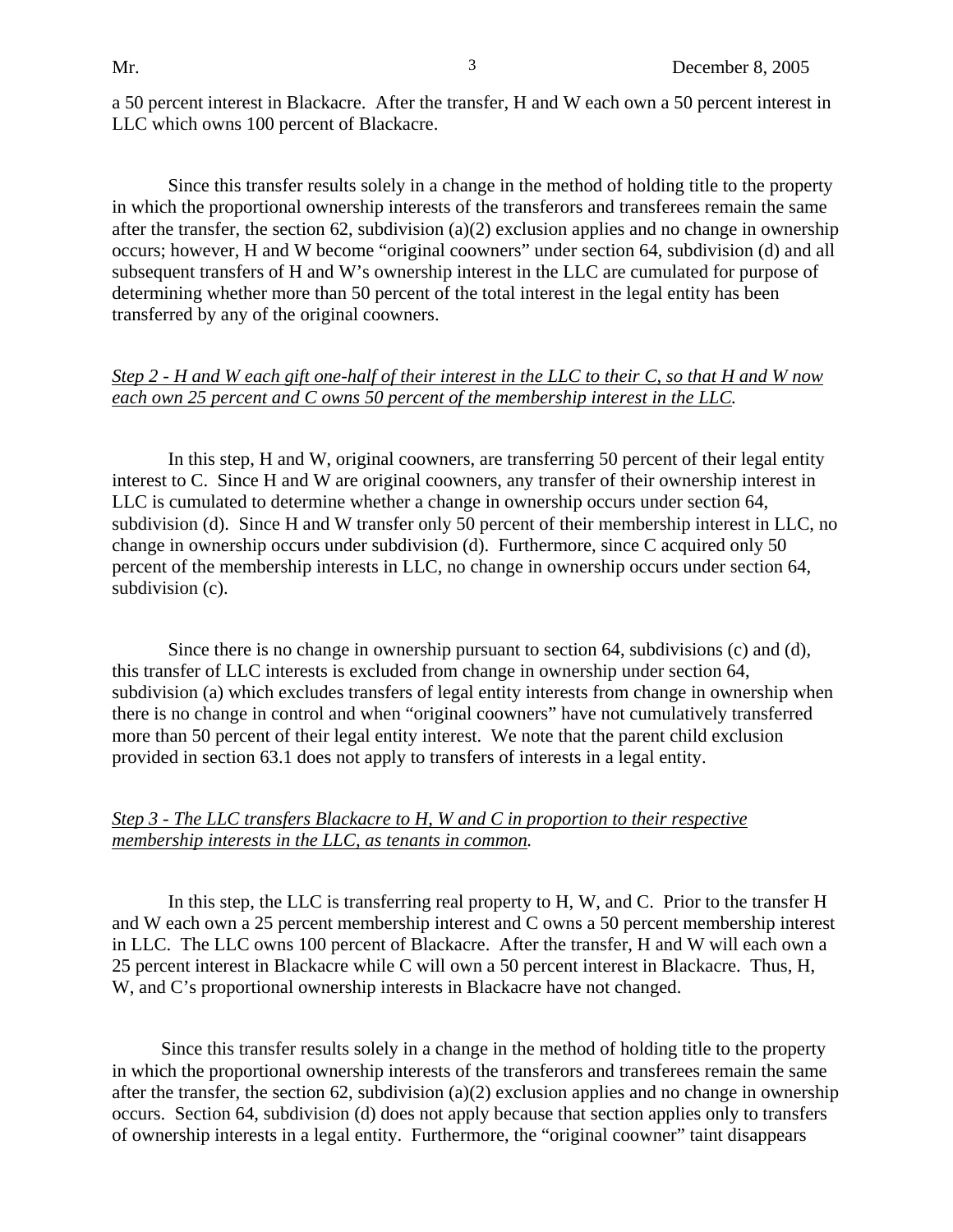when Blackacre is transferred by the LLC to H, W, and C. In other words, H and W are no longer original coowners with respect to their membership interests in the LLC.

## *Step 4 - H and W transfer one-half of their respective interests in Blackacre to C, with the result that H and W now each own a 12.5 percent interest in Blackacre and C owns a 75 percent interest in Blackacre.*

In this step, H and W are transferring real property, Blackacre, to C, their child. Since C is H and W's child, and Blackacre is real property, the section 63.1 parent-child exclusion applies assuming that Blackacre is a principal residence or that Blackacre is not a principal residence but the transfer does not exceed the first \$1,000,000 dollar full cash value limit as set forth in section  $63.1$ , subdivision  $(a)(2)$ .

## *Step 5 - H, W and C transfer Blackacre to the LLC, each receiving the same proportional membership interest in the LLC, namely, H and W own 12.5 percent each, and C owns 75 percent.*

In this step, H, W, and C are transferring real property, Blackacre, to LLC, a legal entity and each receives, in exchange, an ownership interest in the LLC exactly proportional to their ownership interests in Blackacre prior to the transfer. Prior to the transfer H and W each own a 12.5 percent interest in Blackacre while C owns a 75 percent interest in Blackacre. After the transfer, LLC owns 100 percent of Blackacre. H and W each own a 12.5 percent membership interest in LLC while C owns a 75 percent membership interest in LLC.

Since this transfer results solely in a change in the method of holding title to the property in which the proportional ownership interests of the transferors and transferees remain the same after the transfer, the section 62, subdivision (a)(2) exclusion applies and no change in ownership occurs; however, H, W and C become new "original coowners" under section 64, subdivision (d) and all subsequent transfers of their membership interests in the LLC are cumulated for purposes of determining whether more than 50 percent of the total legal entity interest has been transferred.

# *Step 6 - H and W transfer their remaining 12.5 percent interests in the LLC to C, with the result that C becomes the sole owner of the LLC.*

In this step, H and W each transfer their 12.5 percent legal entity interests to C. H, W, and C are original coowners but have cumulatively transferred only 25 percent of their membership interests in LLC. Thus, no change in ownership occurs under section 64, subdivision (d). Furthermore, since C owned more than a 50 percent ownership interest in the LLC prior to the transfer, no change in control occurs under section 64, subdivision (c).

Since there is no change in ownership pursuant to section 64, subdivisions (c) and (d), this transfer of LLC interests is excluded from change in ownership under section 64,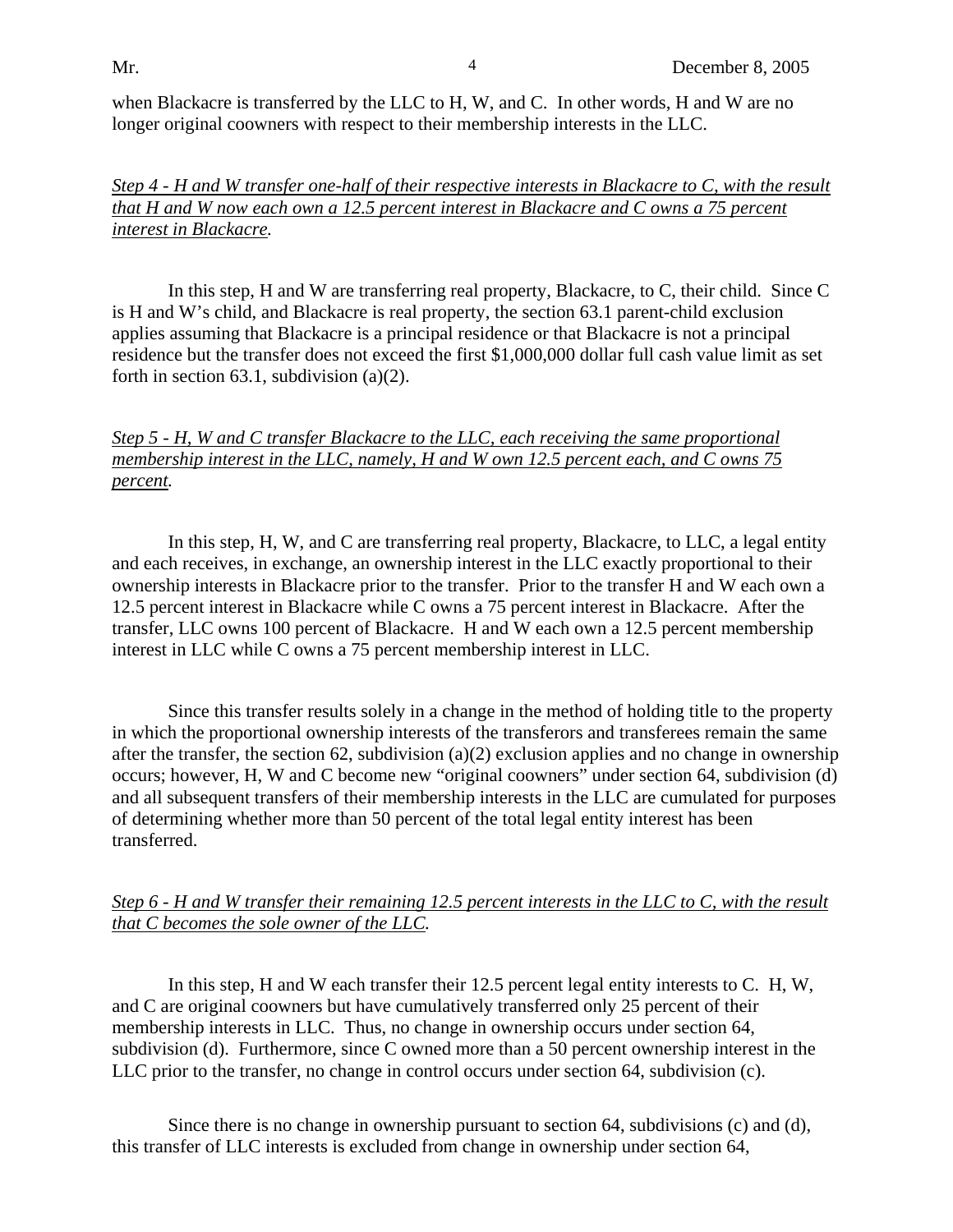subdivision (a) which excludes transfers of legal entity interests from change in ownership when there is no change in control and when "original coowners" have not cumulatively transferred more than 50 percent of their legal entity interest. We note again that the parent child exclusion provided in section 63.1 does not apply to transfers of interests in a legal entity.

#### **Step Transaction Doctrine**

The step transaction doctrine is not applicable to the transfers at issue. We note that the "step transaction doctrine" is applied when a series of transfers are made merely to avoid reappraisal; in which case, the "substance of the transaction, rather than the form" will determine if a change in ownership has actually occurred. (See *Shuwa Investment Corp. v. County of Los Angeles* (1991) 1 Cal.App.4th 1635.)

However, section 2 of 1987 California Statutes, Chapter 48, an uncodified part of section 63.1 designated as a note (Note), describes a series of transactions to which the step transaction doctrine should not be applied. The Note explains the legislative purpose underlying section 63.1. It states that:

… it is the intent of the Legislature that the provisions of Section 63.1 of the Revenue and Taxation Code shall be liberally construed in order to carry out the intent of Proposition 58 on the November 4, 1986 general election ballot to exclude from change in ownership purchases or transfers between parents and their children described therein. Specifically, transfers of real property from a … legal entity to an eligible transferor or transferors, where the latter are the sole beneficial owner or owners of the property, shall be fully recognized and shall not be ignored or given less than full recognition under a substance-over-form or steptransaction doctrine, where the sole purpose of the transfer is to permit an immediate retransfer from an eligible transferor or transferors to an eligible transferee or transferees which qualifies for the exclusion from change in ownership provided by Section 63.1. Further, transfers of real property between eligible transferors and eligible transferees shall also be fully recognized when the transfers are immediately followed by a transfer from the eligible transferee or eligible transferees to a … legal entity where the transferee or transferees are the sole owner or owners of the entity or are the sole beneficial owner or owners of the property, if the transfer between eligible transferors and eligible transferees satisfies the requirements of Section 63.1.

Based on the foregoing, the step transaction doctrine does not apply to transfers that are consistent with the Note, that is, transfers of real property and legal entity interests between parents and children. (See Property Tax Annotations 625.0190, 625.0191, and 625.0192.) Thus, although the substance of the steps outlined above ultimately results in the transfer of a 100 percent membership interest in LLC owned by H and W to C, the Note precludes the application of the step transaction doctrine to the transfers at issue.

#### **Property Tax Rule 462.180, Subdivision (d)**

We agree with your statement that Property Tax Rule 462.180, subdivision (d) should not preclude the application of the parent-child exclusion even though it is not specifically listed in that subdivision. Subdivision (d) implements various change in ownership statutes related to transfers of ownership interests in legal entities. As to the transfers at issue, as discussed above, each transfer is excluded from the definition of change in ownership either as a qualifying